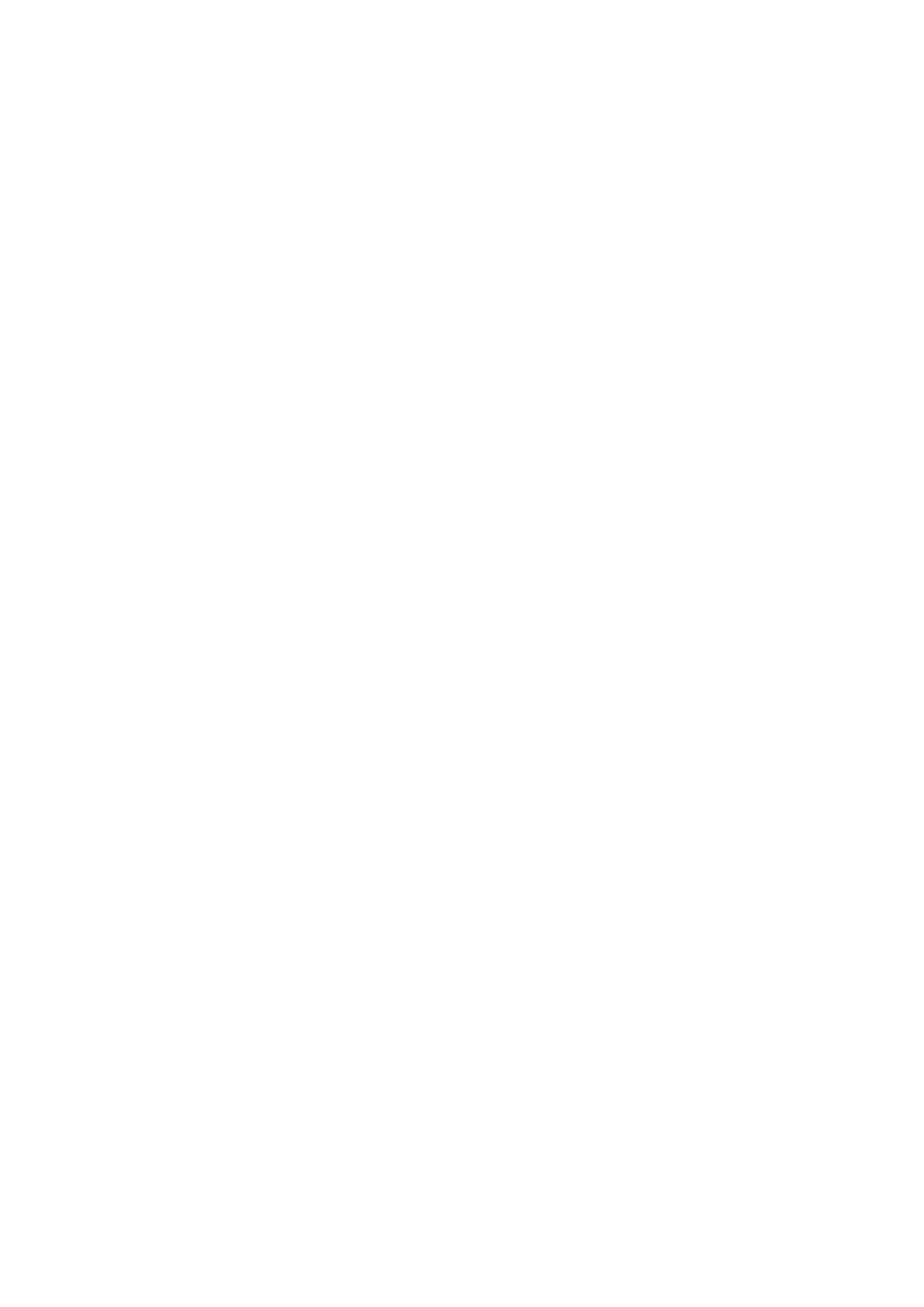## In Memoriam Zoltán Ésik

We got the news via e-mail that our colleague Zoltán Ésik, professor at the University of Szeged, passed away in a hotel in Reykjavik on 25th May 2016. He had plans for future research, teaching, and advising students, therefore the news was so unexpected and inconceivable that at first we did not believe it, and we did not dare to say it out loud. Just few days before we had talked to him, and few hours before we had exchanged emails about work and plans to be accomplished. But the news sadly proved to be true.

Zoltán's special talent for mathematics emerged as early as his school years. As a student of the specialised mathematics programme of the High School of the University of Szeged he achieved notable results at the competition of the Mathematical Journal for High Schools. This competition is more than 120 years old in Hungary and it serves as a platform for high school students to show their skills and talents. Several famous Hungarian mathematicians took their first steps in this competition toward research. It came naturally for Zoltán to continue his studies in mathematics at the University of Szeged, where he earned his degree in 1974. After graduation he got a position at the university and he remained a distinguished and highly respected member of our institute. As a young faculty member, he had long hair, wore blue jeans, and it looked like he was still a student. He was happy to stop for a chat with students. Many of them realized only that he was a teacher when he appeared in front of them in the class room and started his lectures. Even at such a young age, he introduced students to many subjects that became fundamental later on. Those who knew him well, praised his talent, his hard work and zest for science.

His professional career followed an unbroken path. He earned the title doctor of university in 1979, and became the candidate of science (CSc, an academic degree that used to be awarded in former Eastern Bloc countries, in Hungary by the Hungarian Academy of Sciences) in 1985. Then he earned the title of doctor of science (DSc) in 1996, which is also awarded by the Academy and is still the most prestigious academic rank in Hungary today. He was appointed as full professor in 1997, and in 2003 he became the head of the Department of Foundations of Computer Science of the University of Szeged.

Only some highlights of his work can be mentioned within the scope of this article. I only list a few of his numerous results and might even miss the most significant ones. I know that he would not mind the short summary of his achievements, since he never liked praise.

As a university teacher he made special efforts to introduce modern subjects taught at western universities into the curriculum, to bring the newest results and research topics to the University of Szeged. This was crucial in the era of the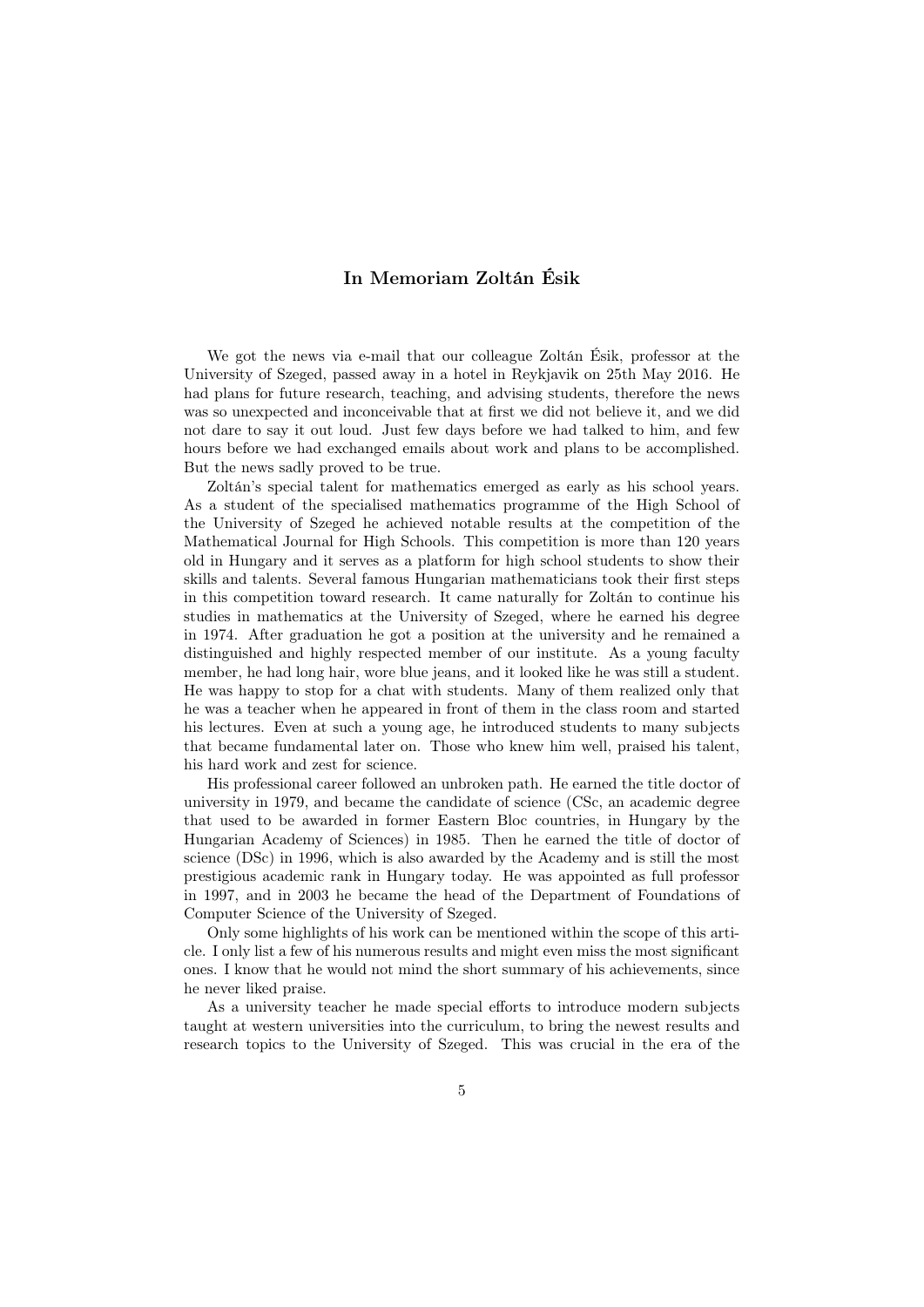iron curtain and before the internet age. He travelled a lot to learn about new ideas, to broaden his own knowledge, which he later transferred to his students. He liked visiting foreign institutes, and it is a cruel twist of fate, that he had died during such a trip. In Szeged he was the first to teach category theory, theory of computability and complexity, logic in computer science, connections of automata and logics, fixed point theory and its applications to students of computer science. He devised the educational profile and the subjects taught at the Department of Foundations of Computer Science. He wrote four university textbooks, supervised winning papers at Conferences of Association of Students in Science (a Hungarian specialty), and successfully defended doctoral theses. He was instrumental to start the professional career of several colleagues, the author of this article being one of them. I wrote my university thesis under his supervision in 1979, although he was only four years older than me. A number of his former students are now leading experts or teachers at universities, not only in Hungary but also abroad.

He obtained his first results in the field of structural properties of finite automata, and later in the theory of tree automata and tree transducers. He was the first to prove the often cited result, in his thesis for doctor of university, that the equivalence problem of deterministic tree transducers is decidable. In the mid 1980's, probably due to the influence of Stephen Bloom, he turned his attention towards iteration theories. His field of research later became even more complex, and extended towards algebraic methods in computer science, category theory, theory of fixed points, modern logic in computer science, order theory, and semiring theory. He achieved thoughtful and essential results in all these fields. In the second half of his career he worked together and obtained important results with Werner Kuich in the theory of semirings and weighted automata. He had a special talent to recognize that in the seemingly different fields of computer science the same principles are in effect and used. One of his most important observations was that most fixed point models commonly used in computer science share the same equational properties.

His unparalleled talent, diligence, and his love for work resulted in countless publications. He worked together with more than 40 co-authors. The number of his scientific articles is above 230, and he edited nearly 30 collections of scientific papers. He is the author of the monographs Iteration Theories (with Stephen Bloom) and Modern Automata Theory (with Werner Kuich) which are regarded as fundamental handbooks all over the world. The latter was also translated into Russian. He gave talks at more than 50 universities, and was invited speaker at more than 30 conferences and workshops. His most significant conference activity was probably his talk at the conference of Mathematical Foundations of Computer Science in Milan in 2015. This was the 40th MFCS Conference, and Zoltán was the 'anniversary invited speaker' of the event. These numbers already alone are very impressive, but they are even more compelling when we recall the precision, the high standard, and the elegance that characterised each of his articles and talks.